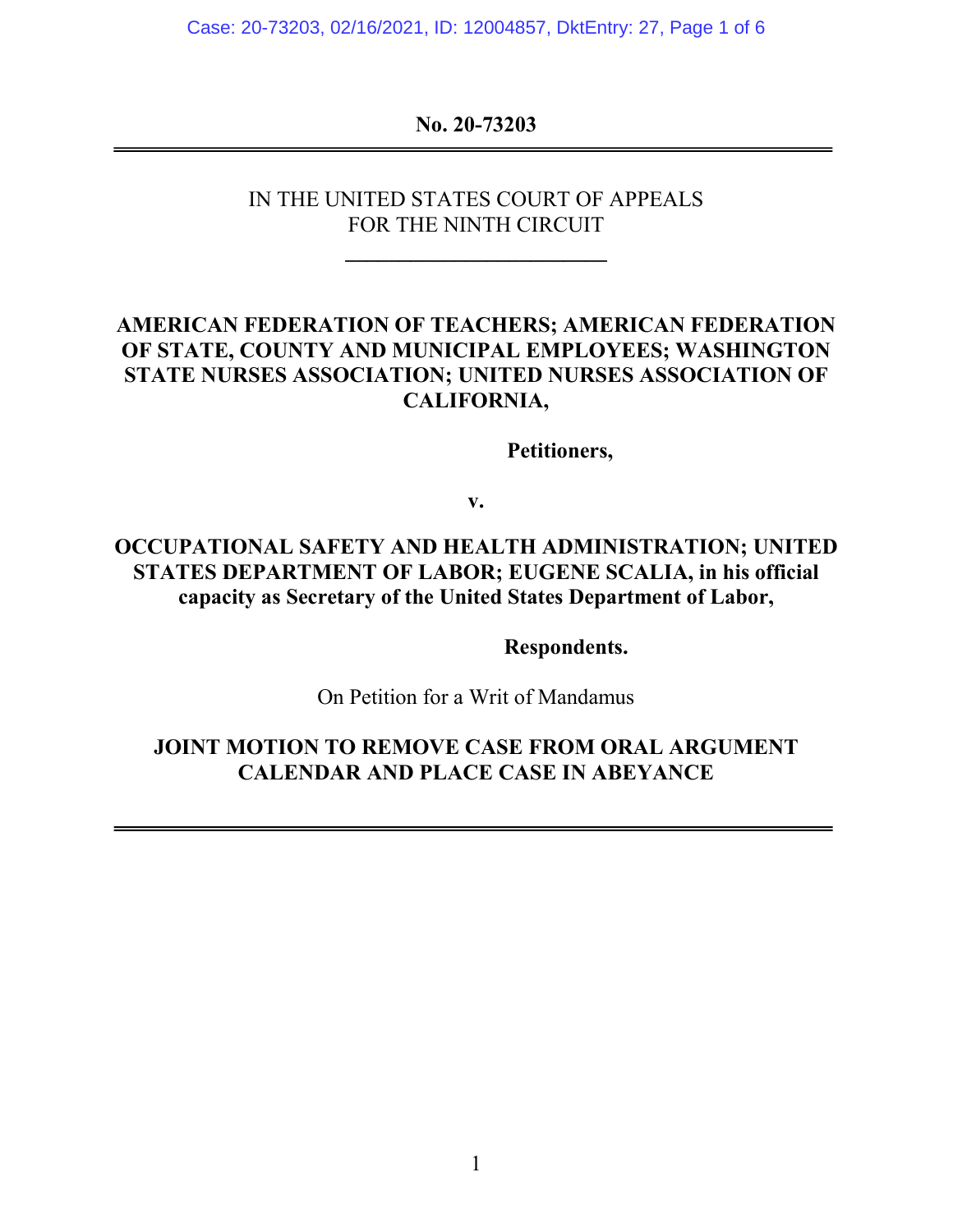Pursuant to Fed. R. App. P. 27 and Circuit Rules 27-1 and 34-2, Petitioners American Federation of Teachers, American Federation of State, County and Municipal Employees, Washington State Nurses Association, and United Nurses Association of California (collectively "Petitioners") along with Respondent Occupational Safety and Health Administration (OSHA), U.S. Department of Labor, jointly request that the Court remove the above-captioned case from the oral argument calendar and place the case in abeyance. The parties agree to file a status report in the case within sixty days of the Court's order granting this motion. In support of this motion, the parties state the following:

1. On October 29, 2020, Petitioners filed their petition seeking a writ of mandamus compelling OSHA to propose and then finalize a health standard regulating occupational exposure to infectious diseases in the healthcare sector. Pet. for Writ of Mandamus, Oct. 29, 2020, ECF No. 1. As of January 28, 2021, the case has been fully briefed.

2. On December 20, 2020, the Court issued a notice setting oral argument in this case for March 3, 2021. Notice of Oral Argument, Dec. 20, 2020, ECF No. 10.

3. Since January 20, 2021, new leadership at OSHA have begun reassessing the agency's priorities in light of the goals of the new administration.

2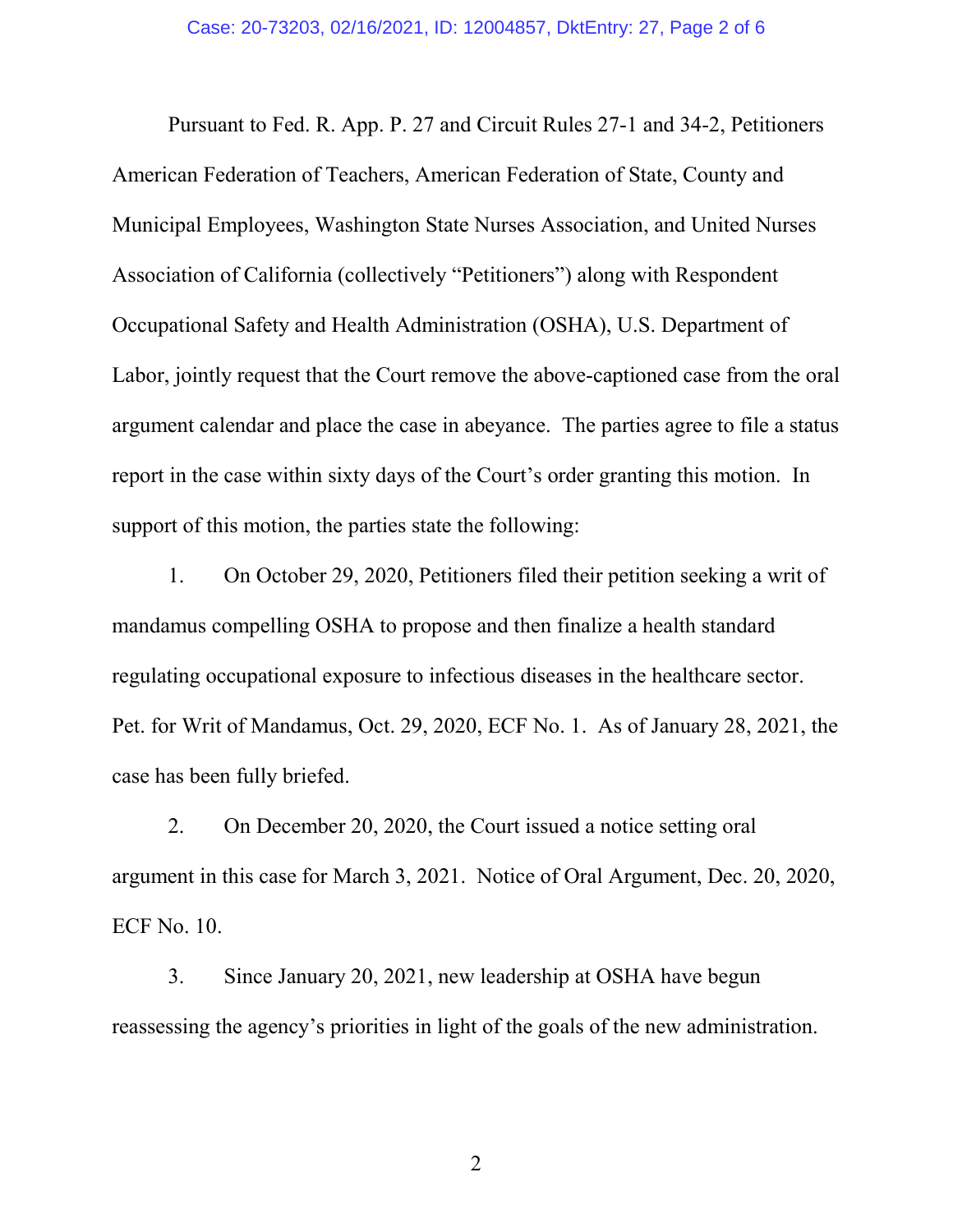#### Case: 20-73203, 02/16/2021, ID: 12004857, DktEntry: 27, Page 3 of 6

In particular, the agency intends to prioritize the development of an infectious diseases standard for the healthcare sector.

4. In addition, on January 21, 2021, President Biden issued an executive order which, among other things, directed OSHA to "consider whether any emergency temporary standards on COVID-19, including with respect to masks in the workplace, are necessary, and if such standards are determined to be necessary, issue them by March 15, 2021." *See* Exec. Order No. 13999, 86 Fed. Reg. 7211 (Jan. 21, 2021).

5. Given the recent change of administration and the potential for resolution of this case without the need for a writ of mandamus from this Court, the parties believe that it would conserve the resources of both the Court and the parties to remove the case from the Court's argument calendar and place the case in abeyance while the agency reassesses its position.

6. The parties agree to file a status report with the Court within sixty days of the order placing the case in abeyance. OSHA will update the Court on the agency's prioritization of the infectious diseases standard in the next status report.

Respectfully submitted,

3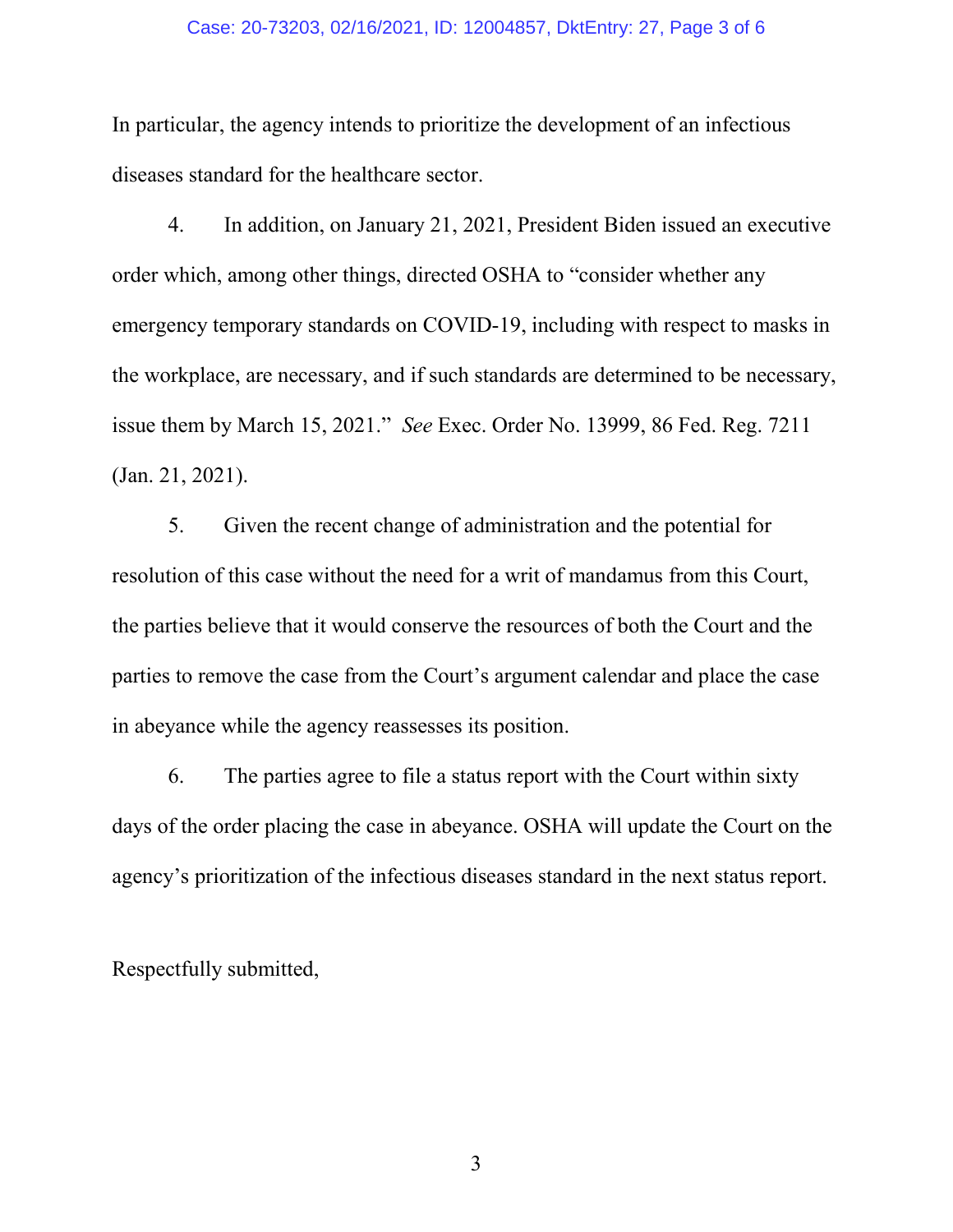#### Case: 20-73203, 02/16/2021, ID: 12004857, DktEntry: 27, Page 4 of 6

/s/ Michael C. Martinez /s/ Joseph G. Gilliland Michael C. Martinez<br>
Democracy Forward Foundation<br>
U.S. Dept. of Labor Democracy Forward Foundation<br>P.O. Box 34553 Washington, D.C. 20043 Washington, D.C. 20210<br>(202) 448-9090 (202) 693-5636  $(202)$  448-9090

200 Constitution Ave., N.W.

*Counsel for Petitioners Counsel for Respondents*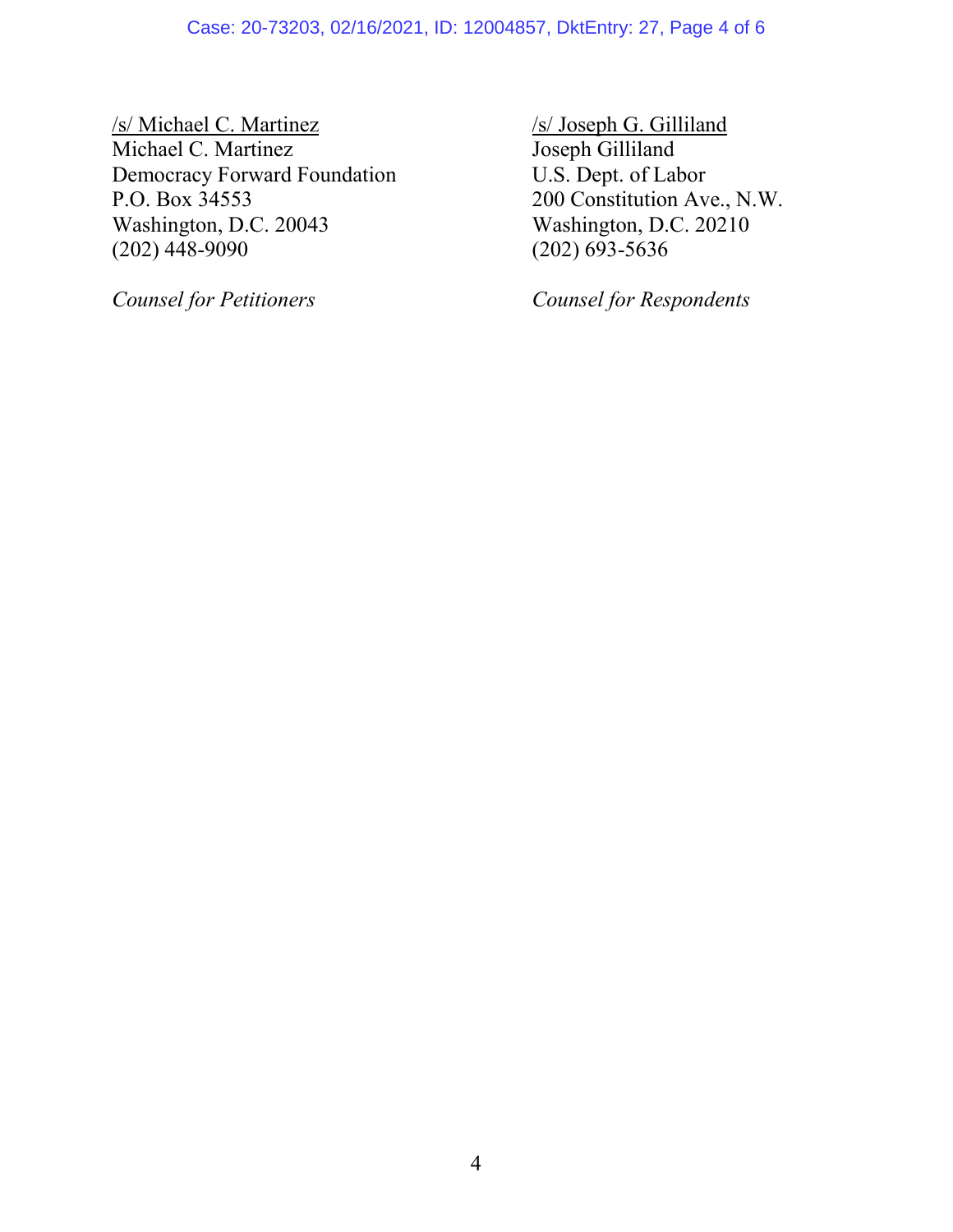## **CERTIFICATE OF COMPLIANCE**

This motion complies with the length and typeface requirements of Circuit Rule 27-1 and Fed. R. App. P. 27(d)(1), because it does not exceed 20 pages and has been prepared in a proportionately spaced typeface using Microsoft Word 2016 Times New Roman 14-point font.

> /s/ Joseph G. Gilliland Attorney for the Secretary of Labor

February 16, 2021